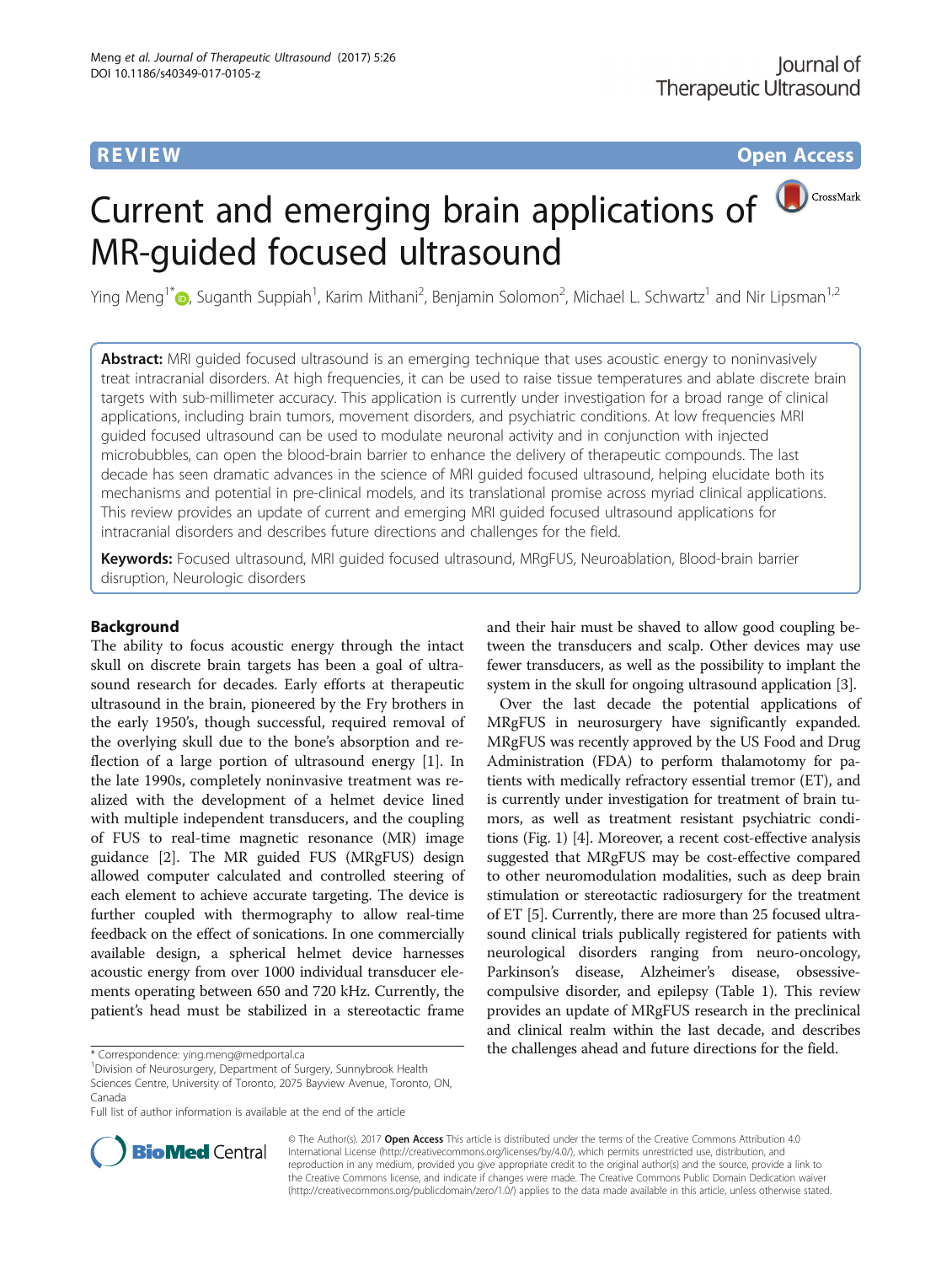<span id="page-1-0"></span>

# Movement disorders

The application of MRgFUS to movement disorders has been among the most promising to date. Targets for movement disorder symptoms, such as tremor, are near the geographic center of the skull in key motor relay nuclei, making these amenable to heating with

minimal heating of the overlying skull. In addition, the ability to monitor patient symptoms in real-time, and evaluate the impact of a lesion on tremor, provides a powerful behavioral assay on which to base treatment decisions. To date, essential tremor (ET) and Parkinson's Disease (PD) have been the primary

|  |  |  |  |  |  |  | Table 1 List of clinical trials investigating neurological applications of MRgFUS by disorder |  |
|--|--|--|--|--|--|--|-----------------------------------------------------------------------------------------------|--|
|--|--|--|--|--|--|--|-----------------------------------------------------------------------------------------------|--|

| Indication                   | Stage       | Description                                                                                                                                                                                                                                                                                        |
|------------------------------|-------------|----------------------------------------------------------------------------------------------------------------------------------------------------------------------------------------------------------------------------------------------------------------------------------------------------|
| ET                           | Phase II    | NCT02289560 - multi-centered, single arm study to look at efficacy for ET<br>NCT01827904 - prospective, randomized, double blind, crossover, multi-centered,<br>two arm study to test efficacy and further demonstrate safety                                                                      |
| <b>PD</b>                    | Phase I     | NCT02347254, NCT01772693, NCT02263885, NCT02246374, NCT02252380 - phase I<br>trial to study unilateral Vim nucleus/subthalamic nucleus/globus pallidus sonication for PD                                                                                                                           |
| Brain tumor - ablation       | Phase I     | NCT00147056, NCT02343991, NCT01473485 - phase I trial for tumor ablation, ongoing<br>NCT01698437 - phase I trial for tumor ablation, completed, University Children's Hospital<br>in Zurich                                                                                                        |
| Brain tumor - BBB disruption | Phase I     | NCT02343991 – phase I trial to study BBB opening for delivery of doxorubicin                                                                                                                                                                                                                       |
| Depression/anxiety           | Phase I     | NCT02348411 - phase I trial to study safety and initial effectiveness of MRqFUS bilateral<br>anterior capsulotomy in medication-refractory MDD<br>NCT02685488 - phase I trial of right frontotemporal area sonication for mild to moderate<br>depression                                           |
| <b>OCD</b>                   | Phase I     | NCT01986296 - phase I trial of anterior cingulate cortex, anterior limb of internal capsule,<br>ventral striatum or subgenual cingulate cortex sonication<br>NCT03156335 - phase I trial to evaluate the safety and efficacy of MRgFUS for patients with<br>treatment-refractory OCD               |
| Pain syndromes               | Phase I     | NCT01699477 - phase I trial of thalamic sonication for neuropathic pain, pediatric,<br>University Children's Hospital in Zurich<br>Central lateral thalamic nucleus sonication (Neurosurgery Focus 2012)<br>NCT03111277 - phase I trial for MRqFUS thalamotomy of central lateral thalamic nucleus |
| Epilepsy - ablation          | Phase I     | NCT02804230 - phase I trial, ablation of subcortical focal epileptic targets                                                                                                                                                                                                                       |
| Epilepsy - neuromodulation   | Phase I     | NCT02151175 – phase I trial, stimulation or suppression of neuronal activity in temporal lobe                                                                                                                                                                                                      |
| <b>AD</b>                    | Phase I     | NCT02986932 – phase I trial of ultrasound mediated BBB opening for AD                                                                                                                                                                                                                              |
| Thrombolysis/ICH             | Preclinical | Swine and human cadaveric models demonstrated feasibility of ICH liquefaction.<br>Rabbit carotid occlusion model demonstrated feasibility of this model for vascular recanalization                                                                                                                |
| CSF diversion                | Preclinical | Proof-of principle study of MRqFUS third ventriculostomy                                                                                                                                                                                                                                           |
| Neuromodulation              | Phase I     | Vagus nerve modulation can stimulate or dampen neuronal activity                                                                                                                                                                                                                                   |

ET essential tremor, PD Parkinson's disease, BBB blood-brain barrier, MDD major depressive disorder, OCD obsessive compulsive disorder, AD Alzheimer's disease, CSF cerebrospinal fluid, FUS focused ultrasound, ICH intracerebral hemorrhage, NCT national clinical trial (number)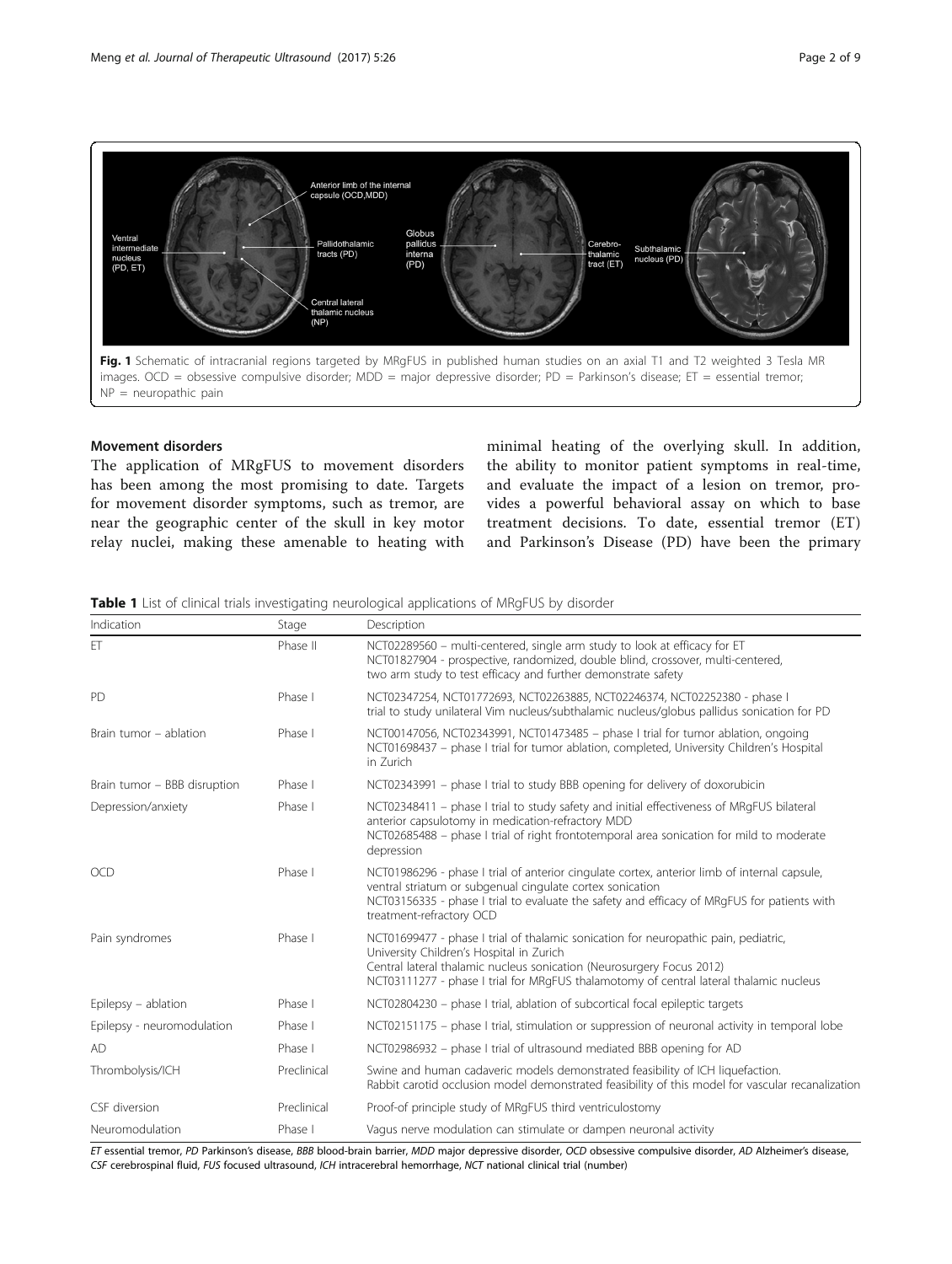applications, owing in large part to the large experience with these conditions in the ablative neurosurgical literature.

# Essential tremor

Approximately 4% of people over 40 years of age are affected by essential tremor, which is marked by postural and intention tremors of about 4–7 Hz [[6\]](#page-6-0). In some patients, these tremors can be severe enough to affect daily activities such as eating, drinking, and writing. 15–25% of patients are forced to retire prematurely as a result of ET, and 60% of patients do not apply for jobs or promotions due to uncontrollable shaking [\[7\]](#page-6-0). First-line therapy for ET is medical, typically with propranolol and primidone. However, one third of the patients will find the side effects of these medications intolerable or have refractory symptoms. Alternative treatments for ET includes surgical targeting of the ventral intermediate nucleus (Vim) of the thalamus. The Vim is part a circuit that connects the cerebellum with cortical motor pathways important for tremor. While deep brain stimulation electrodes are implanted bilaterally [\[8](#page-6-0)], the target contralateral to the more disabled side is treated in radiofrequency (RF) ablation to minimize severe neurological complications [[9\]](#page-6-0). These two modalities are the most well-established interventions in the treatment of ET. While they are effective, both involve cranial access, which carries a risk of infection and hemorrhage. The rates of infection, seizures, and intracranial hemorrhage after DBS, which may be taken as correlates to brain penetration, are 1.7%, 1.5% and 3.9% respectively [\[10\]](#page-6-0). Devicerelated issues such as hardware breakage, mal-placement or migration, and battery depletion make life-long maintenance necessary for DBS. Gamma knife radiosurgery is another ablative technique. Despite being noninvasive, radiosurgery is less favorable because the results are variable and delayed often requiring weeks to months to become noticeable.

Two pilot studies of focused ultrasound Vim ablation were published in 2013 demonstrating promising clinical results after MRgFUS thalamotomy [\[11](#page-6-0), [12](#page-6-0)]. In one study of fifteen patients, the Clinical Rating Scale for Tremor (CRST) score improved by 74% at 12 months  $(p = 0.001)$  and disability score by 85% at 12 months  $(p = 0.001)$  [[11\]](#page-6-0). A subsequent multicenter randomized sham control trial in 76 patients with ET showed that MRgFUS treatment was superior to placebo with 47% improvement in hand-tremor score at 3 months and 62% reduction in disability score [\[4](#page-6-0)]. More recently, Zaaroor et al. reported their experience with MRgFUS thalamotomy in thirty patients with tremor across a wide-range of disorders (18 with ET, 9 with PD and 3 with ET-PD) [\[13](#page-6-0)]. At six-month follow-up, patients with ET had a significant decrease of CRST score from 40.7

to 8.2; patient with PD or ET-PD had a significant decrease in motor component of PDQ-39 from 38.6 to 20.6. Quality of Life in Essential Tremor (QUEST) score similarly improved. Common adverse events following MRgFUS thalamotomy include paresthesia, taste disturbances, headaches, and reported sense of imbalance. While pin site discomfort from the stereotactic frame is common, no infection has been reported so far. More serious complications such as ataxia are approximately 1.6% [[5\]](#page-6-0). Zaaroor et al. reported that all neurological complications improved by three months after treatment [[13](#page-6-0)].

#### Parkinson's disease

Parkinson's disease (PD) is the second most common neurodegenerative disorder, with a prevalence of approximately 50 per 100,000 people at 65 years of age [[14\]](#page-6-0). PD is characterized by motor symptoms such as tremor, bradykinesia, and rigidity, with tremor present in 50% of patients at the time of diagnosis [[15\]](#page-6-0). Motor symptoms are caused by the progressive death of dopaminergic neurons in the substantia nigra pars compacta (SN) [\[16\]](#page-6-0), and although a wide range of medications are used to manage PD, dopamine replacement is the mainstay of treatment. For patients who become refractory to medical treatment neurosurgical intervention may be appropriate, targeting critical motor nuclei that are pathophysiologically linked to the core motor symptoms of PD. Currently, the most widely practiced surgical treatment is DBS of subcortical motor structures, the globus pallidus internus (GPi) and subthalamic nucleus (STN) [[10, 17\]](#page-6-0). While DBS is the gold-standard surgical approach to refractory PD that is still responsive to levodopa, the operation may not be suitable for every patient, nor every symptom. For example, older patients are often excluded from DBS, and the procedure may not be suitable for those who cannot undergo general anesthesia, or who suffer from levodopa induced dyskinesia. Accordingly, there is growing interest and experience in MRgFUS for PD, as an alternative to DBS and other open ablative procedures, such as RF pallidotomy [[15\]](#page-6-0). Various targets have been proposed for MRgFUS ablation to treat tremor-dominant PD in early clinical studies, including the pallidothalamic tract [[18](#page-6-0)], Vim thalamus, [[13, 19](#page-6-0), [20\]](#page-6-0), and GPi [[21\]](#page-7-0). The optimal target in PD is unclear, and will depend on the symptomology of the patient. Recent studies in PD patients treated with MRgFUS, report clinical significant improvement in motor symptoms after treatment ranging from 61% reduction in Unified PD Rating Scale (UPDRS) motor score at 3 months for pallidothalamic tractomy [\[18\]](#page-6-0) to 46.2% at 6 months for Vim thalamotomy [[13\]](#page-6-0). However, different methodologies and outcome measures make direct comparison difficult (For detailed discussion see Schlesinger et al. [\[15](#page-6-0)]). Future studies will need to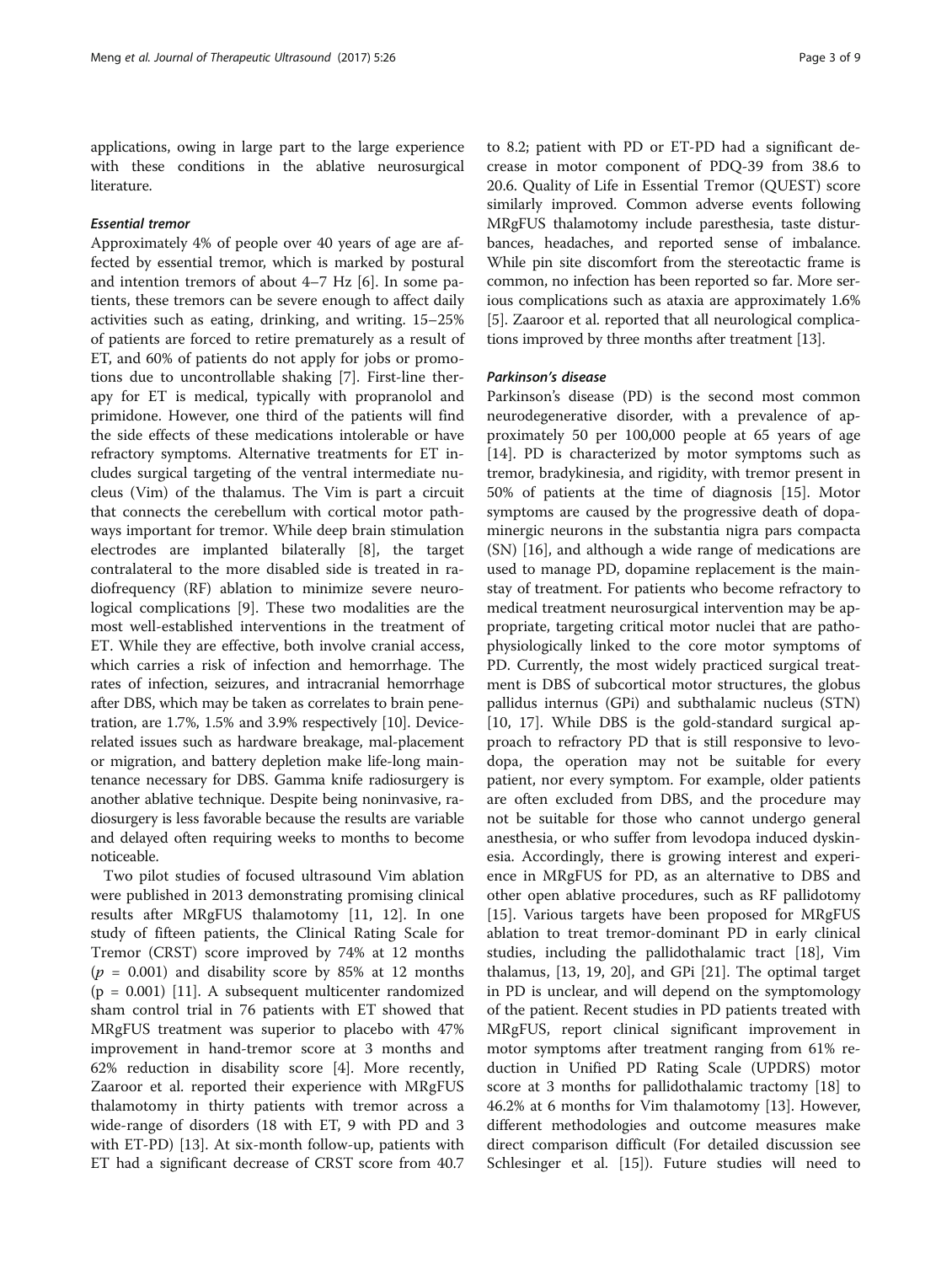compare outcomes after MRgFUS ablation compared to placebo or current surgical treatment options for tremordominant PD.

The potential of low intensity ultrasound in conjunction with microbubbles to safely and transiently open the blood brain barrier (BBB) has also attracted considerable interest by PD researchers. The BBB is the brain's primary defense against large (> 400 Da) and hydrophilic molecules. Small molecules and certain drugs can pass through the BBB through diffusion or receptor mediated cellular transport [[22](#page-7-0)]. However, the BBB has hampered therapeutic development for various neurological disorders such as PD and Alzheimer's disease (AD) [[23\]](#page-7-0).

Multiple animal studies have shown that ultrasound mediated BBB disruption is temporary, reversible within hours, and safe to surrounding tissue at appropriately selected ultrasound parameters [\[24\]](#page-7-0). Interactions between ultrasound and pockets of gas or injected microbubbles lead to inertial cavitation, oscillations of the microbubbles, resulting in mechanical force on tight junctions and endothelial cells [\[25\]](#page-7-0). The extent of the BBB opening depends on the microbubbles (e.g. size, conjugates) as well as ultrasound parameters (e.g. intensity, sonication time) [\[26\]](#page-7-0). Preclinical studies ranging from mouse to nonhuman primates have demonstrated the safe delivery of macromolecules [[27](#page-7-0)], viruses [\[28](#page-7-0)], and substances as large as cells [[29, 30\]](#page-7-0).

Randomized control trials of direct intraparenchymal inoculation of neurotrophic agents, such as glial cellderived neurotrophic factor (GDNF), or embryonic dopamine neurons in degenerating dopaminergic pathways have largely failed to date [[31](#page-7-0)–[33](#page-7-0)]. One possible explanation could be inadequate delivery of therapeutic compounds across the blood brain barrier [[34](#page-7-0)]. A growing preclinical MRgFUS literature has demonstrated increased intraparenchymal concentration of growth factors, stem cells, and gene therapy after BBB opening [\[30, 35](#page-7-0)–[37](#page-7-0)]. In one study, done in a 6-OHDA model of PD, MRgFUS delivery of GDNF resulted in significantly higher levels of dopamine and less abnormal apomorphine-induced rotational behavior than after direct intraparenchymal infusion of GDNF [\[35](#page-7-0)].

### Pain

Neuropathic pain (NP) is complex, multifactorial, and difficult to treat. NP can originate from a dysfunction in the nervous system due to disease, injury, or iatrogenic causes. Prevalence of chronic pain with neuropathic features in the general population may be as high as 8% [\[38\]](#page-7-0). Primary management includes tricyclic antidepressants (TCAs), selective serotonin-norepinephrine reuptake inhibitors (SSRIs), anti-epileptic medications, and opioids, which may result in intolerable side effects and tolerance over time [[39\]](#page-7-0). Various surgical strategies have been developed

to treat chronic pain, including cordotomy, sympathectomy, myelotomy, dorsal root entry zone lesions, mesencephalotomy, and cingulotomy, depending largely on the nature of the pain, it's location, and previous treatment attempts [[40](#page-7-0)]. Ablative procedures in the thalamus have also been performed for several decades [\[41](#page-7-0)], and now MRgFUS offers a less invasive alternative. In one study, central lateral thalamotomy using MRgFUS in 12 patients suffering from chronic medically-refractory NP reported mean pain relief of 57% at 12 months [\[42\]](#page-7-0). Further clinical trials are underway to investigate the effects of MRgFUS thalamotomy for neuropathic pain (NCT01699477).

# Obsessive-compulsive disorder

Obsessive-compulsive disorder (OCD) is among the most challenging and debilitating anxiety disorders, with an estimated lifetime prevalence of 1.6% [\[43\]](#page-7-0). OCD is marked by unwanted intrusive, recurrent, and persistent thoughts, images, or urges that are often accompanied by time-consuming and repetitive behaviors. OCD has been linked to various neurochemical and neuroanatomical pathways, including hypersensitivity of post-synaptic serotonin receptors, and mutations in serotonin transporter and receptor genes [\[44](#page-7-0)–[47\]](#page-7-0). Accordingly, firstline treatment has typically focused on brain chemistry, using selective serotonin reuptake inhibitors or tricyclic antidepressants such as clomipramine, paired with psychotherapeutic interventions, such as exposure and cognitive behavioral therapy [\[48](#page-7-0)]. However, despite optimal care, up to 30 to 40% of patients remain significantly disabled [\[49, 50\]](#page-7-0). Recent imaging, preclinical, neuropsychological, and treatment studies have increasingly supported the view that OCD is a disorder of neural circuitry [\[51](#page-7-0)]. For treatment resistant patients, therefore, surgical approaches which target specific brain regions and circuitry, may be an emerging option.

The anterior limb of the internal capsule (ALIC) has been closely associated with the surgical management of refractory OCD [\[52\]](#page-7-0). The ALIC contains a rich network of fibers that connect both the prefrontal cortex and anterior cingulate cortex with the hippocampus, amygdala, and thalamus [\[53](#page-7-0)–[55\]](#page-7-0). Disruption of these tracts is believed to be important in treating refractory OCD, by disrupting limbic cortico-thalamic fibers affecting depression and anxiety and influencing circuits critical for emotion and affective processing [\[53](#page-7-0)–[57\]](#page-7-0). A metaanalysis of DBS and open label prospective anterior capsulotomy studies in patients with refractory OCD found a 51% reduction on the Yale-Brown Obsessive Compulsive Scale (Y-BOCS) after ablation (radiofrequency and gamma-knife radiosurgery) compared to 40% after DBS [[58](#page-7-0)]. Furthermore, individuals who underwent the ablative therapy were 9% more likely to go into remission than DBS. A recent systematic review of eight observational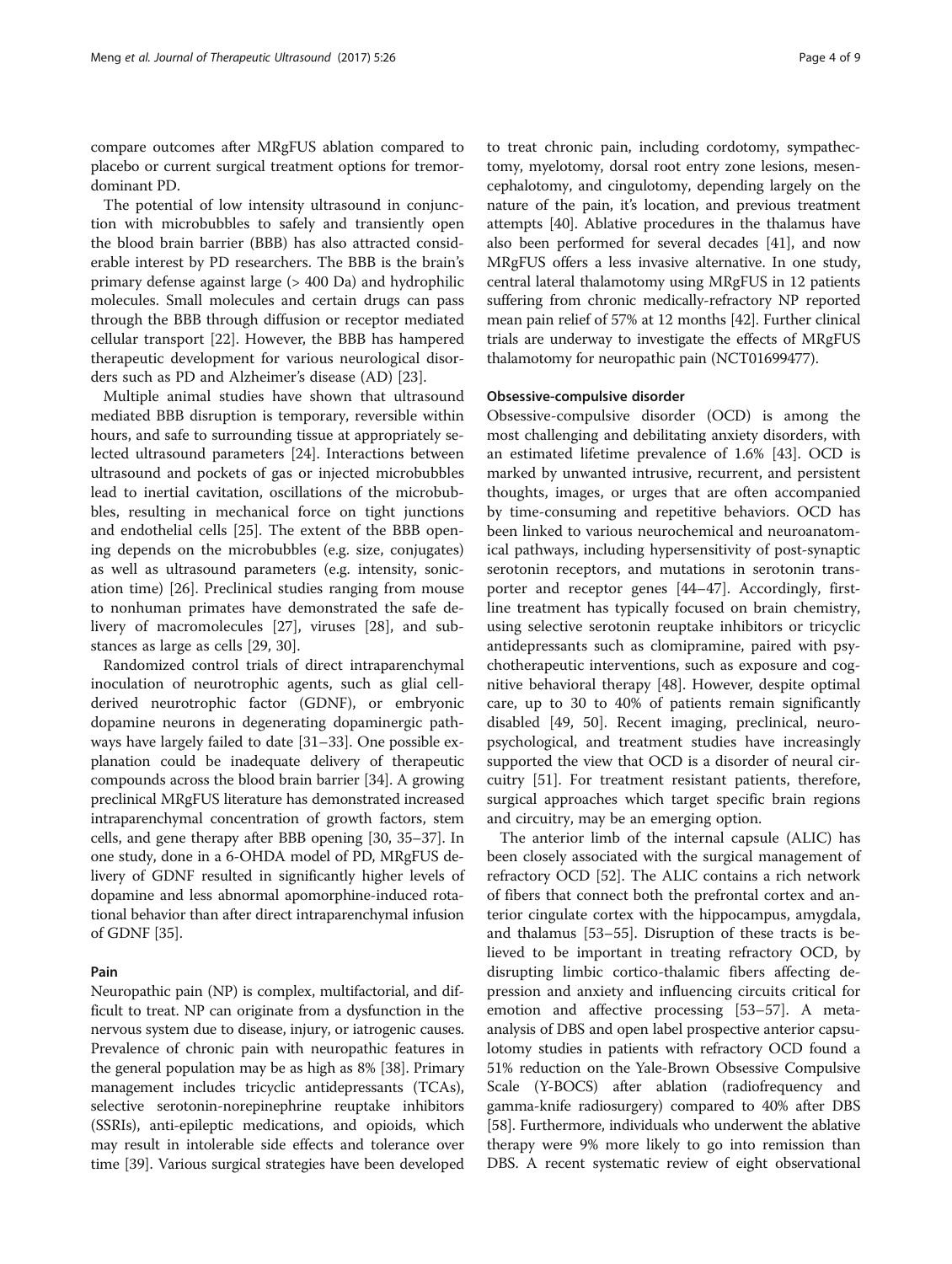studies with a total of 112 patients after AC showed a mean reduction of 55% on the Y-BOCS at 12 months, superior to results from meta-analysis of outcomes after dorsal anterior cingulotomy [[59](#page-7-0)].

Non-invasive approaches to capsulotomy include gamma knife radiosurgery (GKRS) and MRgFUS. GKRS uses ionizing radiation for incision-less ablation, but results have a latency period of weeks to months [\[60](#page-7-0)]. Additional concerns about exposure to ionizing radiation include risk of neoplasm and injuries to off target structures [\[61](#page-7-0)]. The effect of MRgFUS is immediate, permitting real-time monitoring of the lesion and the temperature required to achieve it. Jung et al. reported the proof-of-concept study of bilateral thermal capsulotomy using MRgFUS in four patients with medically refractory OCD [[62](#page-7-0)]. Gradual improvements in Y-BOCS score were noted over 6 months, with an ultimate mean improvement of 33%. These patients also had comorbid major depressive disorder. Over the same period, patients experienced sustained reductions in symptoms of depression (mean 61.1%) and anxiety (mean 69.4%). No adverse effects or significant differences in neuropsychological test scores were noted. This result is promising, but durability of the outcome, cumulative safety profile, and its value over placebo or traditional nonablative methods (e.g. DBS) and ablative methods (e.g. GKRS) will require further investigations.

The development of MRgFUS ablation as a therapy for other psychiatric illnesses are also underway. The first MRgFUS procedure for treatment-resistant major depressive disorder (MDD) showed initial safety and improvement in the Hamilton Depression Rating Scale score from 26 pre-procedure to 7 at 12 months, Beck Depression Inventory score from 26 to 12 at 12 months [[63\]](#page-7-0). The lesion target for treatment-resistant MDD is also ALIC. This single case report demonstrated marked clinical improvement. Two clinical trials (NCT02348411, NCT02685488) are currently underway to further define the role of ultrasound in depression.

## Brain tumors

The most common brain tumors, metastatic and glioblastoma multiforme (GBM), have prognoses of 3 [\[64](#page-7-0)] and 4 months survival, respectively, if left untreated [[65](#page-7-0)]. Indeed, despite advances in genetics and concerted multidisciplinary efforts in developing new therapeutics, the gains in patient survival have been modest. With modern treatment, the median overall survival of patients with GBM is only 14.6 months [[66](#page-7-0)]. Tumors in eloquent or deep brain regions are poor candidates for surgical resection and, though traditionally treated with radiotherapy, may benefit from alternative modalities now under investigation, including proton beam radiation and laser interstitial thermal therapy (LITT) [[67\]](#page-8-0). MRgFUS may represent an additional option.

#### Ablation

Focused ultrasound thermoablation of bone metastases, prostate cancer, and uterine fibroids are approved by the FDA [[34,](#page-7-0) [68](#page-8-0), [69](#page-8-0)]. At temperatures above approximately 55 °C, tumor tissue shows homogenous coagulative necrosis leading to irreversible cell death [\[70\]](#page-8-0). Early clinical studies of MRgFUS thermoablation for brain tumors have predominantly focused on high-grade gliomas. McDannold et al. published the first experience with sonication of high-grade glioma through the intact skull [[71\]](#page-8-0). While the procedure proceeded without any complications seen in previous studies (e.g. thermal injury in the pre-tumor area), coagulative necrosis was not achieved due to insufficient power. As such, the adjustments including doubling the number of transducer elements, decreasing the frequency from 650 kHz to 230 kHz and increasing the power capabilities were made to the system. Unfortunately, the fourth patient suffered a post procedure intracranial hemorrhage, which was linked to possible underlying coagulopathy and inertial cavitation. This complication highlighted the challenges of ablating a large volume and vascular neoplastic tissue as well as greater attention to patients or pathologies with increased risk of hemorrhage. Currently phase I trials (NCT01698437, NCT00147056, NCT01473485) are underway with results pending.

Targets located close to the skull are difficult to thermoablate without unacceptable rise in temperature in bone, scalp, or neighboring neurovascular structures. Recently, two proof of concept animal studies of nonthermal ablation of skull base lesions were reported. McDannold et al. demonstrated that low-duty cycle sonication at 525 kHz with intravenously injected microbubbles can produce lesions at the skull base close to the optical nerve in rats [[72](#page-8-0)]. Sonicated microbubbles undergo inertial cavitation, leading to vascular injuries and ischemic necrosis in the target. Evidence from histology and evoked potential data supports preservation of the optic nerve. This study was replicated in nonhuman primates using MRgFUS operating at 220 kHz, low duty cycles and intravenous Definity® microbubble contrast [[73\]](#page-8-0). However, off-target effects included unintentional BBB opening, particularly in the pre-tumor area. Further safety studies are necessary to examine the tradeoff to this approach, a greater risk of inertial cavitation along the acoustic path [[74\]](#page-8-0).

### Blood brain barrier disruption for chemotherapy delivery

While tumor cells can break down the blood barrier, they also infiltrate into surrounding tissue resulting in angiogenesis and blood vessels with an intact BBB [\[75](#page-8-0)].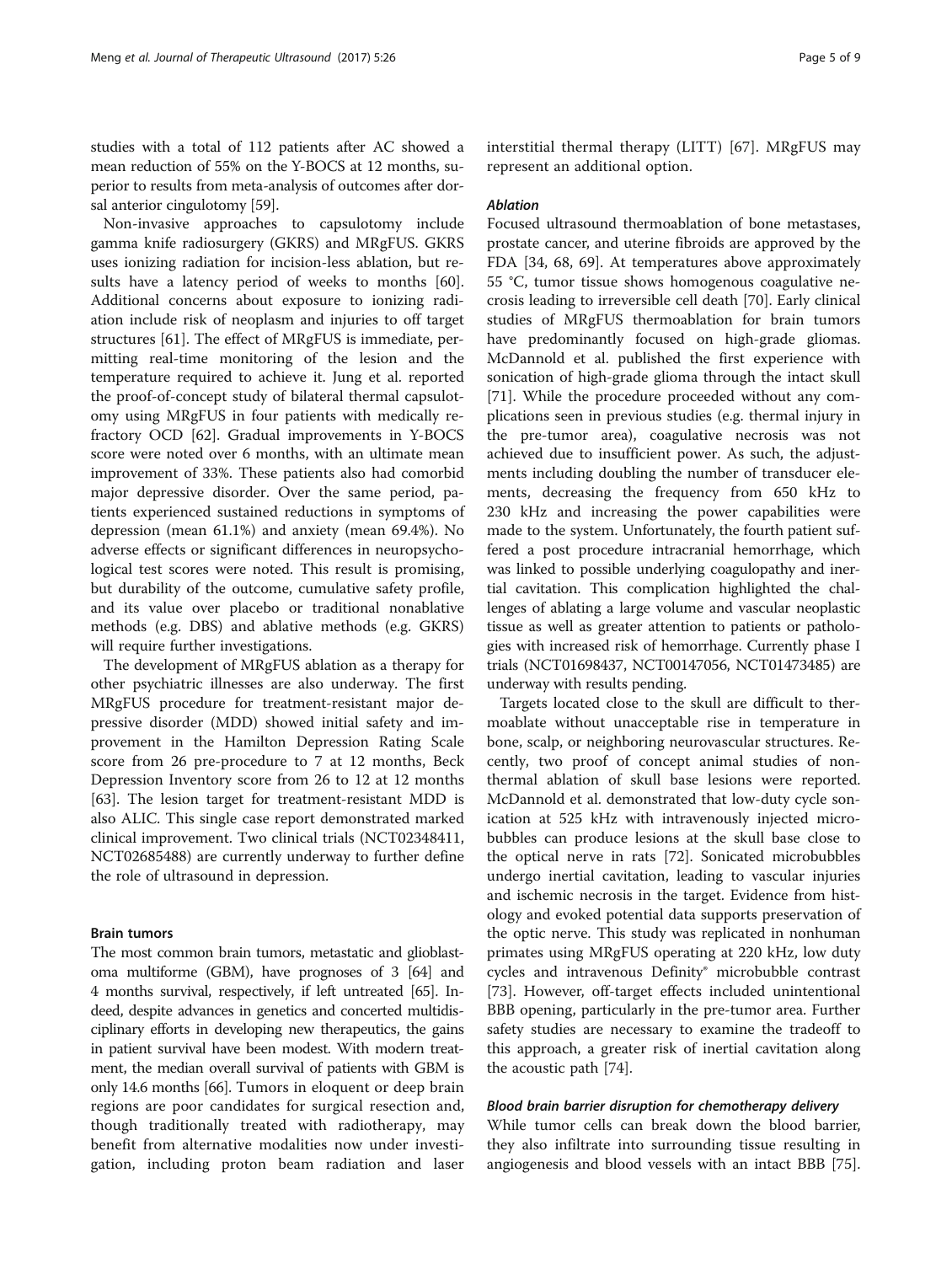A majority of chemotherapies have limited bioavailability in the brain and tumor tissue. Additionally, while targeted therapies for specific cancers (e.g. trastuzumab for HER2 positive breast cancer and vemurafenib, BRAF kinase inhibitor, for melanoma) have dramatically changed the prognosis of patients without intracranial metastasis, these drugs poorly penetrate the BBB [\[76](#page-8-0), [77\]](#page-8-0). As a result, several attempts have been made to couple chemotherapy with transient opening of the BBB. For example, simultaneous intra-arterial administration of mannitol and carboplatin or bevacizumab infusion has been examined in early clinical trials to treat high grade gliomas [\[78\]](#page-8-0). In addition to mixed and modest outcomes, patients were exposed to potential complications from the endovascular procedure and neurotoxicity from nonspecific brain uptake of the chemotherapy. MRgFUS offers a less invasive approach to open the BBB transiently with enhanced spatial and temporal specificity.

An early animal study demonstrated successful and safe delivery of trastuzumab in mouse [[27](#page-7-0)]. In another study, ultrasound mediated BBB opening plus temozolomide (TMZ) administration compared to TMZ alone in rats with implanted 9 L glioma cells reduced 7-day tumor progression and extended median survival from 20 to 23 days [\[79\]](#page-8-0). CSF-to-plasma ratio of TMZ level was increased by 1.7 times. In another study, eight treatments of ultrasound delivered NK-95 cells in mice injected with human HER2-expressing breast tumor resulted in an increase in overall survival from approximately 50 to 150 days [[29](#page-7-0)]. As the result of compelling preclinical data, a pilot trial is underway to investigate safety and feasibility of ultrasound mediated BBB disruption for patients with high-grade gliomas to deliver TMZ (NCT02343991).

# Alzheimer's disease

Alzheimer's disease (AD) is the most common neurodegenerative disease, affecting more than five million people in the United States, and increasing. The pathologic hallmarks of AD consist of beta-amyloid plaques and neurofibrillary tangles resulting in synaptic dysfunction and neurodegeneration. Current FDA approved medications, anti-cholinesterase inhibitors and NMDA receptor antagonist, have only modest clinical benefit. Alternatively, biologic agents, such as bapineuzumab and solanezumab, aim to improve clearance of Aβ plaques and oligomers [\[80](#page-8-0)]. While they have proven to be effective both histologically and behaviorally in animal models and early clinical trials, there has yet to be an immunotherapy proven to be clinically effective in phase 3 clinical trials [[81](#page-8-0), [82](#page-8-0)].

As with PD and Brain tumors, the BBB is a major obstacle to the effective delivery of potential therapeutic compounds to AD brains, and MRgFUS has been

explored as a possible means to overcome it. In a transgenic mouse model of AD, treated with ultrasound delivered, anti-BAM, an antibody against Ab plaque, to a single hemisphere results in a reduction of plaque number and surface area by more than 20% compared to the contralateral hemisphere after four days [\[83](#page-8-0)]. After treatment, transgenic animals performed as well as wild-type animals on the Y maze task, suggesting a rescue of spatial memory deficits. Surprisingly, BBB opening alone also led to a significant plaque reduction. Increased endogenous IgG and IgM antibodies bound to beta amyloid plaques and glial activation after BBB opening suggests that the influx of endogenous antibodies can lead to activation of the innate immune system against the pathologic plaques. Moreover, an increased hippocampal neurogenesis was found after sonication, which may also contribute to the memory rescue.

Reductions in plaque number and surface area after ultrasound mediated BBB opening alone were replicated by another research group in APP23 transgenic mouse line [[84\]](#page-8-0), along with behavioral improvement as well as a five-fold reduction of Aβ monomer and two-fold reduction of Aβ trimer, which may have an even greater role in AD pathogenesis. More recently, the same group demonstrated ultrasound delivered RN2N, an antibody to tau, reduced phosphorylated tau levels in a transgenic TauP301L mouse [[85](#page-8-0)]. The presence of neurofibrillary tangles and hyper-phosphorylated tau are closely correlated with the progression of cognitive deficits in patients with AD. An ongoing phase I trial will study the feasibility and safety of BBB opening in patients with mild Alzheimer's disease (NCT02986932).

# Conclusion and future directions

MRI guided focused ultrasound can be used at high and low intensities for neuroablation, opening the BBB and potentially neuromodulation. We reviewed the clinical applications of neuroablation and BBB opening that are established or currently under investigation in human studies. Although promising, several challenges exist for brain applications of MRgFUS. For example, targets close to the skull are challenging to treat with high frequencies, given the bone heating that results from the large amount 0of energy necessary to achieve coagulative necrosis. Non-thermal ablation may circumvent this problem [[72](#page-8-0)], although the experience is preliminary and can be associated with unintended off-target changes (e.g. BBB opening) [\[6](#page-6-0)].

Further, the relative efficacy of MRgFUS ablation for tremor, and other indications such as OCD, compared to traditional open surgical approaches will need to await longer follow-up and larger clinical experiences. Current treatment times require several hours in the MRI machine, and improvements in sonication protocol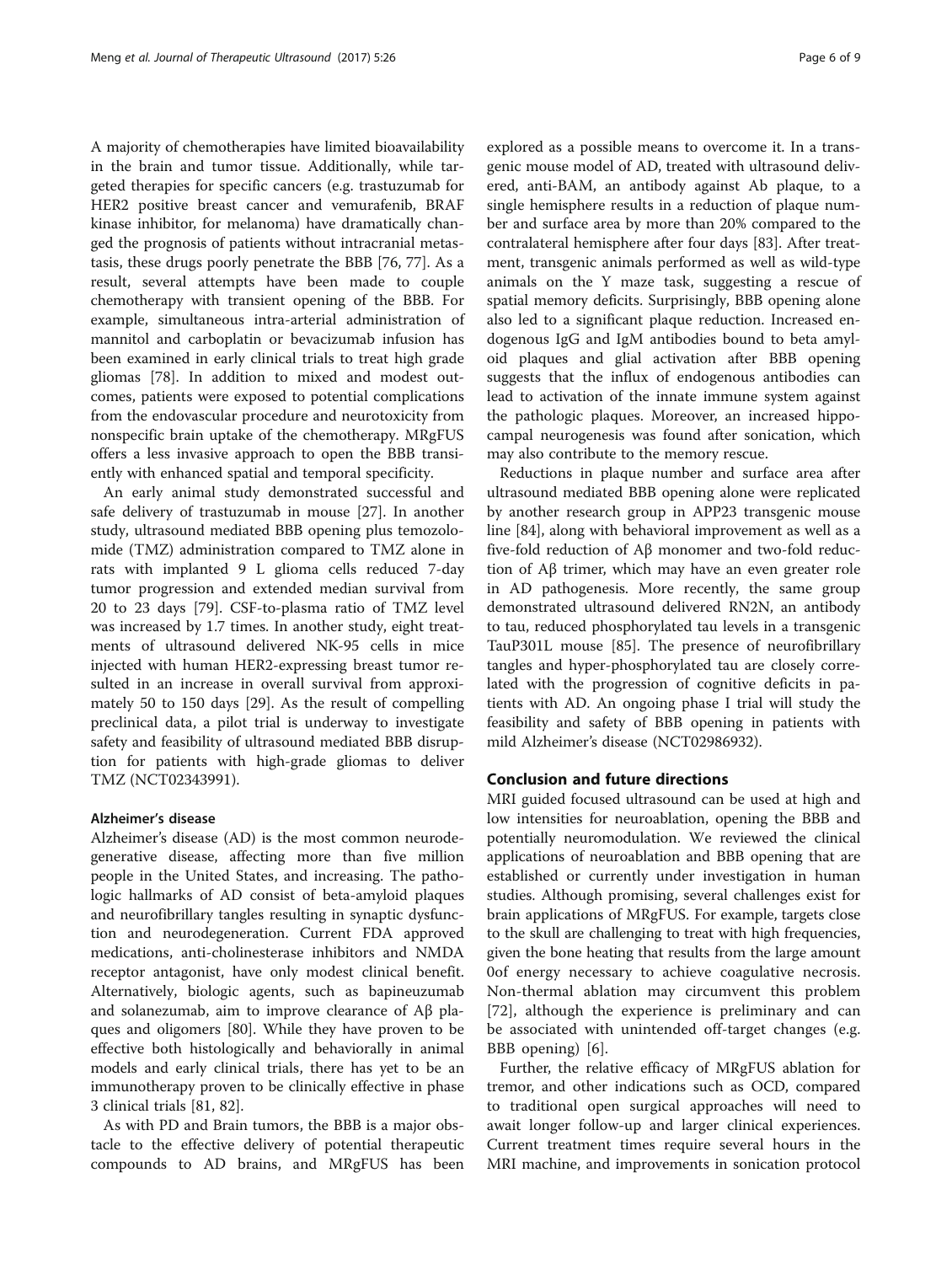<span id="page-6-0"></span>and workflow are needed to decrease treatment time and enhance tolerability. Similarly, technologic advances eliminating the need for complete head shave and the use of a stereotactic frame, will contribute to making the procedure more tolerable for patients.

Basic scientists will continue to study how ultrasound interacts with tissue. Questions exist as to the chronic changes to the neurovascular unit after BBB opening and how they will affect repeat treatments. A recent study reported that ultrasound mediated BBB opening leads to a sterile inflammatory reaction [\[86](#page-8-0)]. Although inflammation is expected after mechanical opening of the BBB and may in fact contribute to clearance of beta amyloid plaques, further studies are needed to quantify the cellular and molecular genetics changes from BBB opening at minimal energy settings. On the clinical front, researchers are exploring the potential of combining MRgFUS mediated BBB opening with drugs or biologic agents. In doing so, FUS could be a valuable tool in treating a wide range of neurological conditions, such as neurodegenerative diseases and demyelinating diseases, but phase I studies will need to first establish the safety and feasibility of BBB opening in these populations. As research teams are poised to translate existing animal data to human studies in the next decade, there remains promise that intracranial MRgFUS can have an increasingly important role in the management of the most challenging brain conditions.

#### Abbreviations

AD: Alzheimer's disease; BBB: blood brain barrier; CRST: clinical rating scale for tremor; DBS: deep brain stimulation; ET: essential tremor; FUS: focused ultrasound; GDNF: glial cell line derived neurotrophic factor; GKRS: gamma knife radiosurgery; GPi: globus pallidus interna; HER2: human epidermal growth factor receptor 2; LITT: laser interstitial thermal therapy; MDD: major depressive disorder; MRgFUS: magnetic resonance image guided focused ultrasound; NP: neuropathic pain; OCD: obsessive compulsive disorder; PD: Parkinson's disease; QUEST: quality of life in essential tremor; RF: radiofrequency; SN: substantia nigra; TMZ: temozolomide; UPDRS: unified Parkinson's disease rating scale; Vim: ventral immediate nucleus of the thalamus; Y-BOCS: Yale-Brown Obsessive Compulsive Scale

#### Acknowledgements

None.

#### Available data and materials

Not applicable.

# Funding

No funding was used for the creation of this manuscript.

# Authors' contributions

MLS, NL, and YM conceived of the idea for this manuscript. All authors contributed to writing of the manuscript. YM, KM, and BS helped format the table and figure. All authors read and approved the final manuscript.

# Ethics approval and consent to participate

Not applicable.

# Consent for publication

Not applicable.

#### Competing interests

Dr. Lipsman has served as a paid consultant on expert steering committees for Focused Ultrasound Foundation, which is a non-profit organization that promotes the use of image-guided focused ultrasound. YM, SS, KM, BS, and MLS have no conflicts of interest or financial disclosures.

### Publisher's Note

Springer Nature remains neutral with regard to jurisdictional claims in published maps and institutional affiliations.

#### Author details

<sup>1</sup> Division of Neurosurgery, Department of Surgery, Sunnybrook Health Sciences Centre, University of Toronto, 2075 Bayview Avenue, Toronto, ON, Canada. <sup>2</sup>Physical Sciences Platform, Sunnybrook Research Institute, Toronto ON, Canada.

#### Received: 26 July 2017 Accepted: 28 September 2017 Published online: 05 October 2017

#### References

- 1. Fry WJ. Ultrasound in neurology. Neurology. 1956;6:693–704.
- 2. Hynynen K, Jolesz FA. Demonstration of potential noninvasive ultrasound brain therapy through an intact skull. Ultrasound Med Biol. 1998;24:275–83.
- 3. Carpentier A, Canney M, Vignot A, Reina V, Beccaria K, Horodyckid C, et al. Clinical trial of blood-brain barrier disruption by pulsed ultrasound. Sci Transl Med. 2016;8:343re2.
- 4. Elias WJ, Lipsman N, Ondo WG, Ghanouni P, Kim YG, Lee W, et al. A randomized trial of focused ultrasound thalamotomy for essential tremor. N Engl J Med. 2016;375:730–9.
- 5. Ravikumar VK, Parker JJ, Hornbeck TS, Santini VE, Pauly KB, Wintermark M, et al. Cost-effectiveness of focused ultrasound, radiosurgery, and DBS for essential tremor. Mov Disord Off J Mov Disord Soc. 2017;32(8):1165–73.
- 6. Louis ED, Ferreira JJ. How common is the most common adult movement disorder? Update on the worldwide prevalence of essential tremor. Mov Disord Off J Mov. Disord. Soc 2010;25:534–541.
- 7. Louis ED. Treatment of essential tremor: Are there issues we are overlooking? Front Neurol. 2011;2:91.
- 8. Yu H, Neimat JS. The treatment of movement disorders by deep brain stimulation. Neurother J Am Soc Exp Neurother. 2008;5:26–36.
- 9. Niranjan A, Raju SS, Kooshkabadi A, Monaco E, Flickinger JC, Lunsford LD. Stereotactic radiosurgery for essential tremor: Retrospective analysis of a 19 year experience. Mov Disord Off J Mov Disord Soc. 2017;32(5):769–77.
- 10. Kleiner-Fisman G, Herzog J, Fisman DN, Tamma F, Lyons KE, Pahwa R, et al. Subthalamic nucleus deep brain stimulation: summary and meta-analysis of outcomes. Mov Disord Off J Mov Disord Soc. 2006;21(Suppl 14):S290–304.
- 11. Elias WJ, Huss D, Voss T, Loomba J, Khaled M, Zadicario E, et al. A pilot study of focused ultrasound thalamotomy for essential tremor. N Engl J Med. 2013;369:640–8.
- 12. Lipsman N, Schwartz ML, Huang Y, Lee L, Sankar T, Chapman M, et al. MRguided focused ultrasound thalamotomy for essential tremor: a proof-ofconcept study. Lancet Neurol. 2013;12:462–8.
- 13. Zaaroor M, Sinai A, Goldsher D, Eran A, Nassar M, Schlesinger I. Magnetic resonance-guided focused ultrasound thalamotomy for tremor: a report of 30 Parkinson's disease and essential tremor cases. J Neurosurg. 2017;1–9. doi[:10.3171/2016.10.JNS16758](http://dx.doi.org/10.3171/2016.10.JNS16758).
- 14. Postuma RB, Berg D. Advances in markers of prodromal Parkinson disease. Nat Rev Neurol. 2016;12:622–34.
- 15. Schlesinger I, Sinai A, Zaaroor M. MRI-guided focused ultrasound in Parkinson's disease: a review. Park Dis. 2017;2017:8124624.
- 16. Kalia LV, Lang AE. Parkinson's disease. Lancet. 2015;386:896–912.
- 17. Volkmann J, Albanese A, Kulisevsky J, Tornqvist A-L, Houeto J-L, Pidoux B, et al. Long-term effects of pallidal or subthalamic deep brain stimulation on quality of life in Parkinson's disease. Mov Disord. 2009;24:1154–61.
- 18. Magara A, Bühler R, Moser D, Kowalski M, Pourtehrani P, Jeanmonod D. First experience with MR-guided focused ultrasound in the treatment of Parkinson's disease. J Ther Ultrasound. 2014;2:11.
- 19. Schlesinger I, Eran A, Sinai A, Erikh I, Nassar M, Goldsher D, et al. MRI guided focused ultrasound thalamotomy for moderate-to-severe tremor in Parkinson's Disease. Park Dis. 2015;2015:e219149.
- 20. Bond AE, Dallapiazza R, Huss D, Warren AL, Sperling S, Gwinn R, et al. 132 A randomized, sham-controlled trial of transcranial magnetic resonance-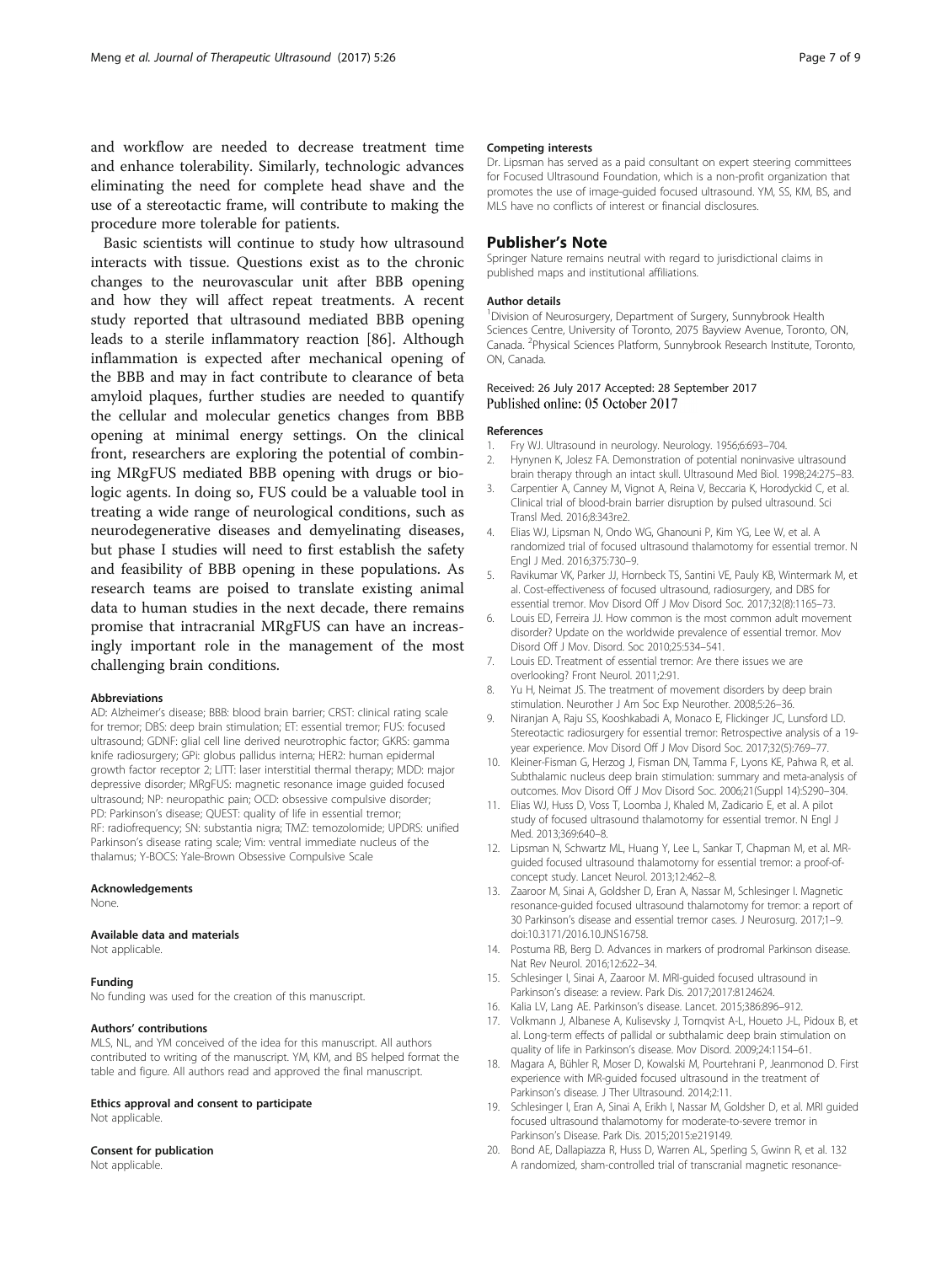<span id="page-7-0"></span>guided focused ultrasound thalamotomy trial for the treatment of tremordominant, idiopathic Parkinson Disease. Neurosurgery. 2016;63(Suppl 1):154.

- 21. Na YC, Chang WS, Jung HH, Kweon EJ, Chang JW. Unilateral magnetic resonance-guided focused ultrasound pallidotomy for Parkinson disease. Neurology. 2015;85:549–51.
- 22. Pardridge WM. CSF, blood-brain barrier, and brain drug delivery. Expert Opin Drug Deliv. 2016;13:963–75.
- 23. Desai BS, Monahan AJ, Carvey PM, Hendey B. Blood–brain barrier pathology in Alzheimer's and Parkinson's disease: implications for drug therapy. Cell Transplant. 2007;16:285–99.
- 24. Hynynen K, McDannold N, Vykhodtseva N, Raymond S, Weissleder R, Jolesz FA, et al. Focal disruption of the blood–brain barrier due to 260-kHz ultrasound bursts: a method for molecular imaging and targeted drug delivery. J Neurosurg. 2006;105:445–54.
- 25. Burgess A, Shah K, Hough O, Hynynen K. Focused ultrasound-mediated drug delivery through the blood-brain barrier. Expert Rev Neurother. 2015; 15:477–91.
- 26. Chen H, Konofagou EE. The size of blood-brain barrier opening induced by focused ultrasound is dictated by the acoustic pressure. J Cereb Blood Flow Metab Off J Int Soc Cereb Blood Flow Metab. 2014;34:1197–204.
- 27. Kinoshita M, McDannold N, Jolesz FA, Hynynen K. Noninvasive localized delivery of Herceptin to the mouse brain by MRI-guided focused ultrasound-induced blood-brain barrier disruption. Proc Natl Acad Sci U S A. 2006;103:11719–23.
- 28. Thévenot E, Jordão JF, O'Reilly MA, Markham K, Weng Y-Q, Foust KD, et al. Targeted delivery of self-complementary adeno-associated virus serotype 9 to the brain, using magnetic resonance imaging-guided focused ultrasound. Hum Gene Ther. 2012;23:1144–55.
- 29. Alkins R, Burgess A, Kerbel R, Wels WS, Hynynen K. Early treatment of HER2 amplified brain tumors with targeted NK-92 cells and focused ultrasound improves survival. Neuro-Oncol. 2016;18:974–81.
- 30. Burgess A, Ayala-Grosso CA, Ganguly M, Jordão JF, Aubert I, Hynynen K. Targeted delivery of neural stem cells to the brain using MRI-guided focused ultrasound to disrupt the blood-brain barrier. PLoS One. 2011;6: e27877.
- 31. Lang AE, Gill S, Patel NK, Lozano A, Nutt JG, Penn R, et al. Randomized controlled trial of intraputamenal glial cell line-derived neurotrophic factor infusion in Parkinson disease. Ann Neurol. 2006;59:459–66.
- 32. Warren Olanow C, Bartus RT, Baumann TL, Factor S, Boulis N, Stacy M, et al. Gene delivery of neurturin to putamen and substantia nigra in Parkinson disease: a double-blind, randomized, controlled trial. Ann Neurol. 2015;78: 248–57.
- 33. Freed CR, Greene PE, Breeze RE, Tsai WY, DuMouchel W, Kao R, et al. Transplantation of embryonic dopamine neurons for severe Parkinson's disease. N Engl J Med. 2001;344:710–9.
- 34. Arrigoni F, Barile A, Zugaro L, Spending A, Di Cesare E, Caranci F, et al. Intraarticular benign bone lesions treated with Magnetic Resonance-guided Focused Ultrasound (MRgFUS): imaging follow-up and clinical results. Med Oncol Northwood Lond Engl. 2017;34:55.
- 35. Fan C-H, Ting C-Y, Lin C-Y, Chan H-L, Chang Y-C, Chen Y-Y, et al. Noninvasive, targeted, and non-viral ultrasound-mediated GDNF-plasmid delivery for treatment of Parkinson's Disease. Sci Rep. 2016;6:19579.
- 36. Samiotaki G, Acosta C, Wang S, Konofagou EE. Enhanced delivery and bioactivity of the neurturin neurotrophic factor through focused ultrasound—mediated blood–brain barrier opening in vivo. J Cereb Blood Flow Metab. 2015;35:611–22.
- 37. Mead BP, Kim N, Miller GW, Hodges D, Mastorakos P, Klibanov AL, et al. Novel focused ultrasound gene therapy approach noninvasively restores dopaminergic neuron function in a rat Parkinson's disease model. Nano Lett. 2017;17:3533–42.
- 38. Torrance N, Smith BH, Bennett MI, Lee AJ. The epidemiology of chronic pain of predominantly neuropathic origin. Results from a general population survey. J Pain Off J Am Pain Soc. 2006;7:281–9.
- 39. Dworkin RH, O'Connor AB, Backonja M, Farrar JT, Finnerup NB, Jensen TS, et al. Pharmacologic management of neuropathic pain: evidence-based recommendations. Pain. 2007;132:237–51.
- 40. Giller CA. The neurosurgical treatment of pain. Arch Neurol. 2003;60: 1537–40.
- 41. Young RF, Vermeulen SS, Grimm P, Posewitz AE, Jacques DB, Rand RW, et al. Gamma Knife thalamotomy for the treatment of persistent pain. Stereotact Funct Neurosurg. 1995;64(Suppl 1):172–81.
- 42. Jeanmonod D, Werner B, Morel A, Michels L, Zadicario E, Schiff G, et al. Transcranial magnetic resonance imaging-guided focused ultrasound: noninvasive central lateral thalamotomy for chronic neuropathic pain. Neurosurg Focus. 2012;32:E1.
- 43. Kessler RC, Berglund P, Demler O, Jin R, Merikangas KR, Walters EE. Lifetime prevalence and age-of-onset distributions of DSM-IV disorders in the national comorbidity survey replication. Arch Gen Psychiatry. 2005;62:593.
- 44. Hu X-Z, Lipsky RH, Zhu G, Akhtar LA, Taubman J, Greenberg BD, et al. Serotonin transporter promoter gain-of-function genotypes are linked to obsessive-compulsive disorder. Am J Hum Genet. 2006;78:815–26.
- 45. Raz Gross, Yehuda Sasson, Miriam Chopra, Joseph Zohar. Biological models of obsessive-compulsive disorder: the serotonin hypothesis. In: Richard P. Swinson, Martin M. Antony, S. Rachman MAR, editor. Obsessive-Compuls. Disord. Theory Res. Treat. New York: Guilford Press; 2001. p. 141–53.
- 46. Dickel DE, Veenstra-VanderWeele J, Bivens NC, Wu X, Fischer DJ, Van Etten-Lee M, et al. Association studies of serotonin system candidate genes in early-onset obsessive-compulsive disorder. Biol Psychiatry. 2007;61:322–9.
- 47. Chakrabarty K, Bhattacharyya S, Christopher R, Khanna S. Glutamatergic dysfunction in OCD. Neuropsychopharmacology. 2005;30:1735–40.
- 48. Franklin ME, Foa EB. Treatment of obsessive compulsive disorder. Annu Rev Clin Psychol. 2011;7:229–43.
- 49. Bloch MH, Landeros-Weisenberger A, Kelmendi B, Coric V, Bracken MB, Leckman JF. A systematic review: antipsychotic augmentation with treatment refractory obsessive-compulsive disorder. Mol Psychiatry. 2006;11: 622–32. Nature Publishing Group
- 50. Atmaca M. Treatment-refractory obsessive compulsive disorder. Prog Neuro-Psychopharmacol Biol Psychiatry. 2016;70:127–33.
- 51. Insel T, Cuthbert B, Garvey M, Heinssen R, Pine DS, Quinn K, et al. Research domain criteria (RDoC): toward a new classification framework for research on mental disorders. Am J Psychiatry. 2010;167:748–51.
- 52. Talairach J, Hecaen H, David M. Lobotomie préfrontale limitée par électrocoagulation des fibres thalamo-frontales à leur émergence du bras antérieur de la capsule interne. 4e Congr Neurol Intern. Paris II. 1949;141.
- 53. Scoville WB. Selective cortical undercutting as a means of modifying and studying frontal lobe function in man. J Neurosurg. 1949;6:65–73.
- 54. Kelly D. Psychosurgery and the limbic system. Postgrad Med J. 1973;49:825– 33. BMJ Publishing Group
- 55. Christmas D, Eljamel MS, Butler S, Hazari H, MacVicar R, Steele JD, et al. Long term outcome of thermal anterior capsulotomy for chronic, treatment refractory depression. J Neurol Neurosurg Psychiatry. 2011;82:594–600.
- 56. Hurwitz TA, Honey CR, Allen J, Gosselin C, Hewko R, Martzke J, et al. Bilateral anterior capsulotomy for intractable depression. J Neuropsychiatry Clin Neurosci. 2012;24:176–82.
- 57. Papez JW. A proposed mechanism of emotion. 1937 [classical article]. J Neuropsychiatry Clin Neurosci. 1995;7:103–12.
- 58. Pepper J, Hariz M, Zrinzo L. Deep brain stimulation versus anterior capsulotomy for obsessive-compulsive disorder: a review of the literature. J Neurosurg. 2015;122:1028–37.
- 59. Brown LT, Mikell CB, Youngerman BE, Zhang Y, McKhann GM, Sheth SA. Dorsal anterior cingulotomy and anterior capsulotomy for severe, refractory obsessive-compulsive disorder: a systematic review of observational studies. J Neurosurg. 2016;124:77–89. American Association of Neurological Surgeons
- 60. Ganz JC. Gamma knife neurosurgery. New York: Springer; 2011.
- 61. Rück C, Karlsson A, Steele JD, Edman G, Meyerson BA, Ericson K, et al. Capsulotomy for obsessive-compulsive disorder. Arch Gen Psychiatry. 2008; 65:914. University Park Press, Baltimore, MD
- 62. Jung HH, Kim SJ, Roh D, Chang JG, Chang WS, Kweon EJ, et al. Bilateral thermal capsulotomy with MR-guided focused ultrasound for patients with treatment-refractory obsessive-compulsive disorder: a proof-of-concept study. Mol Psychiatry. 2015;20:1205–11. Nature Publishing Group
- 63. Kim M, Kim C-H, Jung HH, Kim SJ, Chang JW. Treatment of major depressive disorder via magnetic resonance-guided focused ultrasound surgery. Biol Psychiatry; 2017. doi:[10.1016/j.biopsych.2017.05.008](http://dx.doi.org/10.1016/j.biopsych.2017.05.008).
- 64. Nussbaum ES, Djalilian HR, Cho KH, Hall WA. Brain metastases. Histology, multiplicity, surgery, and survival. Cancer. 1996;78:1781–8.
- 65. Adamson C, Kanu OO, Mehta AI, Di C, Lin N, Mattox AK, et al. Glioblastoma multiforme: a review of where we have been and where we are going. Expert Opin Investig Drugs. 2009;18:1061–83.
- 66. Tran B, Rosenthal MA. Survival comparison between glioblastoma multiforme and other incurable cancers. J Clin Neurosci. 2010;17:417–21.